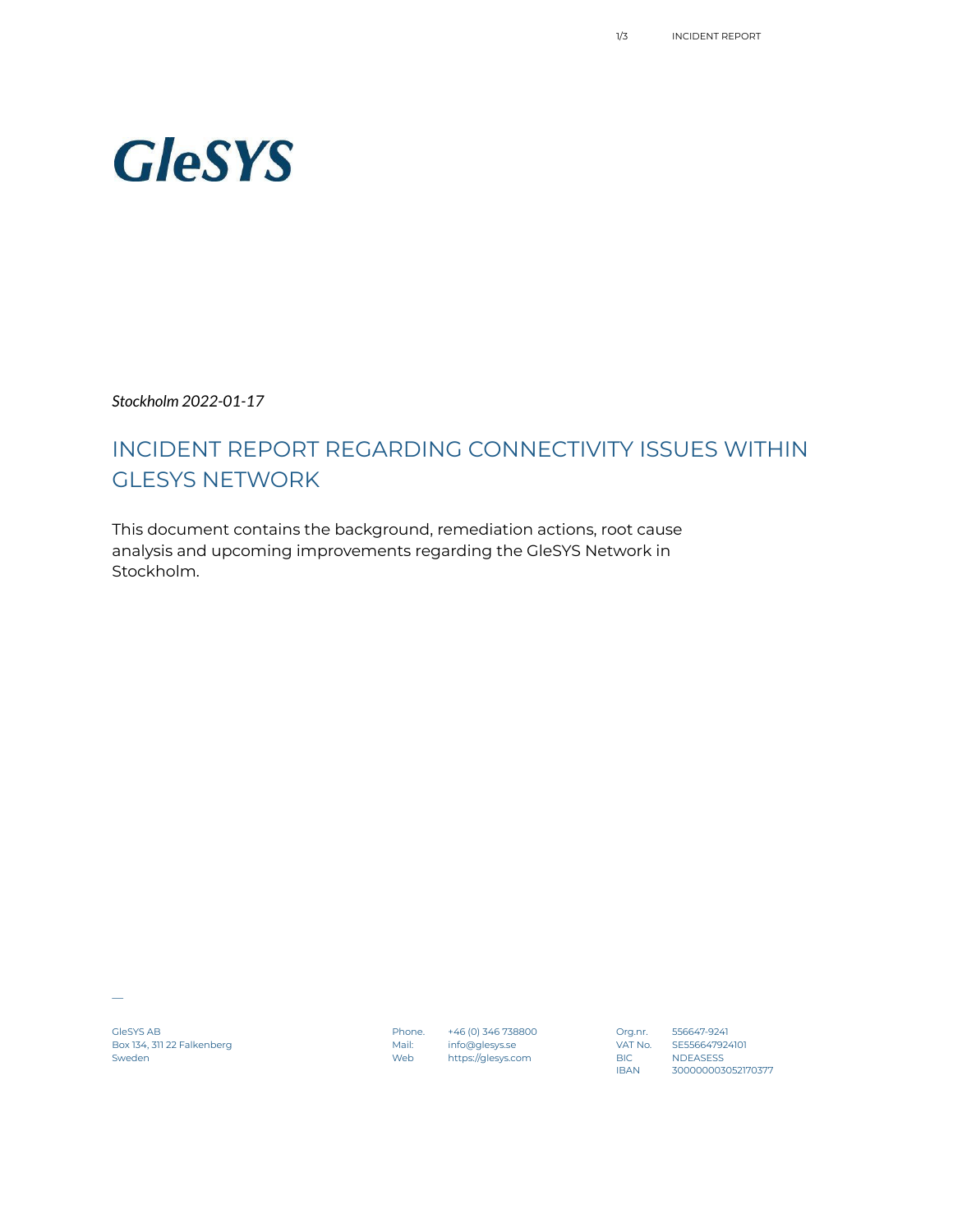### **BACKGROUND**

The GleSYS Network is an integral part of our hosting platform, connecting our data centers and cloud platforms to the Internet.

GleSYS Core Network is built on Cisco routers and switches interconnected with physically diverse 100GbE and 10GbE links.

#### **RFO**

Two Layer2-circuits were incorrectly connected and formed a network loop. The incident was resolved when these circuits were disconnected from the network.

## **SEQUENCE OF EVENTS (CET)**

| First automated alarm registered                      |
|-------------------------------------------------------|
| On-call engineer begins troubleshooting               |
| On-call engineer escalates to senior network engineer |
| Additional engineer joins                             |
| Additional engineer joins                             |
| Incident published at status.glesys.com               |
| Network loop identified and disconnected              |
| Packet loss disappearing                              |
| Incident at status.glesys.com updated to Monitoring   |
| Incident at status.glesys.com updated to Resolved     |
| Incident report published                             |
|                                                       |

GleSYS AB Phone. +46 (0) 346 738800 Org.nr. 556647-9241 Box 134, 311 22 Falkenberg Mail: info@glesys.se VAT No. SE556647924101 Sweden Web https://glesys.com BIC NDEASESS

▁

0rg.nr. 556647-9241<br>IAT No. SE556647924101<br>BIC NDEASESS<br>IBAN 300000003052170377